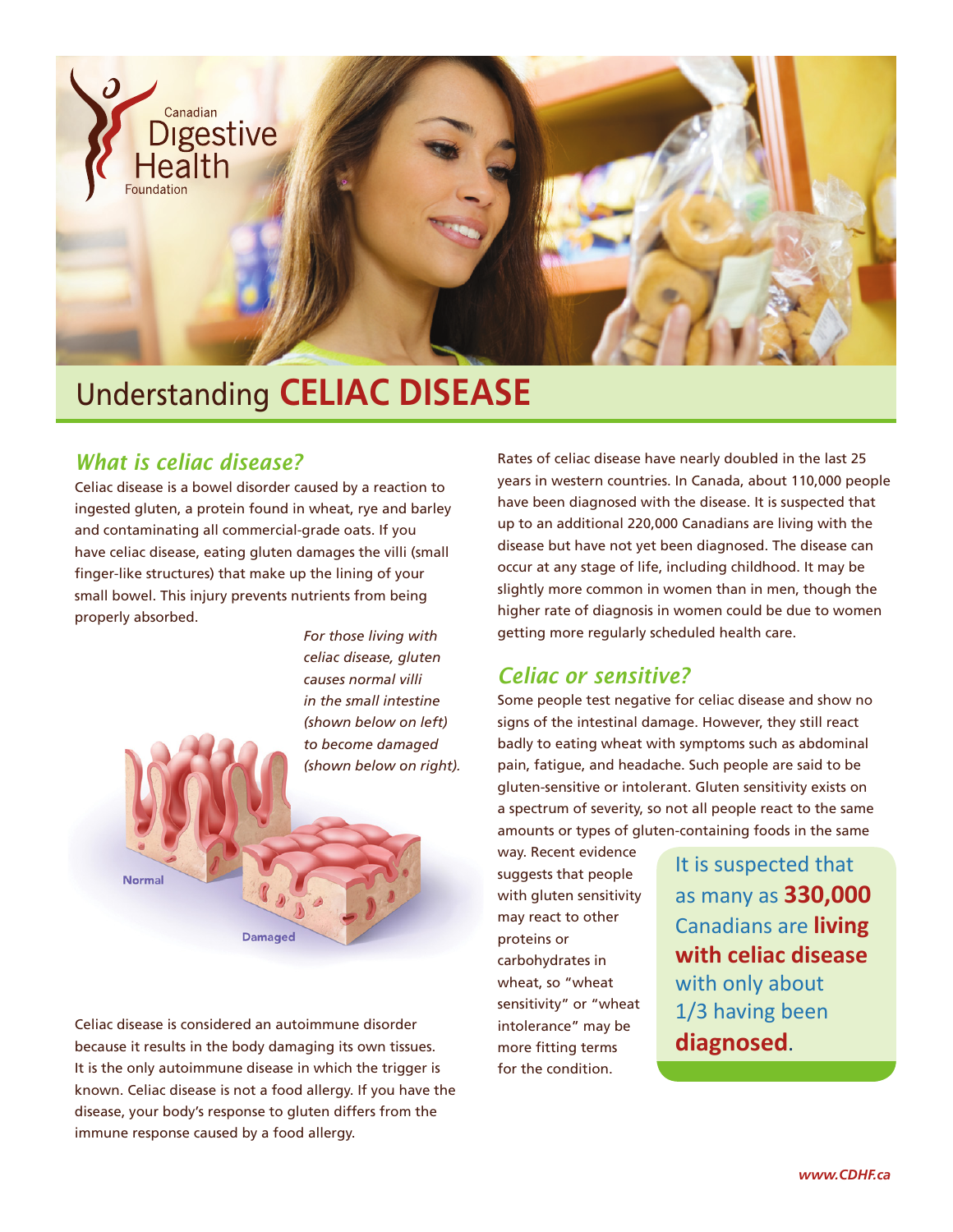

## *What causes celiac disease?*

Celiac disease often runs in families. If you have a firstdegree relative (parent, sibling, or child) with the disease, you have an 8 to 15% chance of getting it, and a 5% chance of getting it if one of your second-degree relatives is affected. A few medical conditions can also put you at higher risk, such as:

| <b>Condition</b>                                                                                                   | <b>Celiac risk</b> |  |  |
|--------------------------------------------------------------------------------------------------------------------|--------------------|--|--|
| Type 1 diabetes                                                                                                    | 4 to 15%           |  |  |
| Other autoimmune diseases (thyroiditis,<br>rheumatoid arthritis, multiple sclerosis,<br>primary biliary cirrhosis) | 3 to 5%            |  |  |
| Down, Turner or Williams Syndrome                                                                                  | 4 to 8%            |  |  |
| Osteoporosis (weak bones that fracture easily)                                                                     | 2 to $4%$          |  |  |
| Deficiency in immunoglobulin A (IgA)                                                                               | 10 to 30%          |  |  |
| Irritable bowel syndrome                                                                                           | 2 to $5%$          |  |  |

Not all people with a genetic vulnerability to celiac disease develop the condition. An additional "trigger" is needed, such as stress, infection, surgery or pregnancy. In children, recurrent gastrointestinal infections can bring on the disease.

## *What are the symptoms of celiac disease?*

Symptoms vary greatly from person to person and some people – especially those with associated conditions – have no symptoms at all. Many adults with celiac disease do not suffer from classic digestive symptoms. Instead, they may experience such symptoms as unexplained fatigue, mouth cankers or joint pain, making diagnosis all the more challenging. Not all affected individuals lose weight; in fact, about 30% are overweight. About 10% have a skin condition called dermatitis herpetiformis, an intensely itchy rash usually found on the elbows, knees and buttocks. It may appear initially as groups of blisters that form small red lesions from being scratched. In children, common additional symptoms include dental enamel defects, irritability, poor growth or failure to thrive, and delayed puberty.

Some people first come to their doctor's attention because of unexplained lab test results such as a low red blood cell count (anemia) or elevated liver enzymes. In other cases, celiac disease is diagnosed when a patient undergoes an upper endoscopy for other reasons (e.g., gastroesophageal reflux disease). If you have celiac-type symptoms and have

an upper endoscopy, ask your physician to obtain tissue to help diagnose (or rule out) celiac disease.

### *Symptoms associated with celiac disease*

As shown in the table below, symptoms extend beyond the gastrointestinal (GI) tract to all parts of the body and even the mind.

### GI symptoms

- Abdominal pain
- Nausea and vomiting
- Bloating
- Gas, flatulence
- Diarrhea, foul-smelling stools
- Constipation
- Mouth ulcers
- Dental enamel abnormalities
- Lactose intolerance

### Other bodily symptoms

- Unhealthy pale appearance
- Weight loss (though 30% of affected people are overweight)
- Fluid retention
- Bone and joint pain
- Muscle cramps, weakness and wasting
- Headache
- Easy bruising
- Skin rash
- Infertility and recurrent miscarriages
- Poor growth, delayed puberty in children

### Perceptual/psychological symptoms

- General weakness and fatigue
- Tingling in legs and feet (from nerve damage)
- Persistent hunger (due to malnutrition)
- Vertigo (dizziness)
- Anxiety, Depression
- "Foggy mind"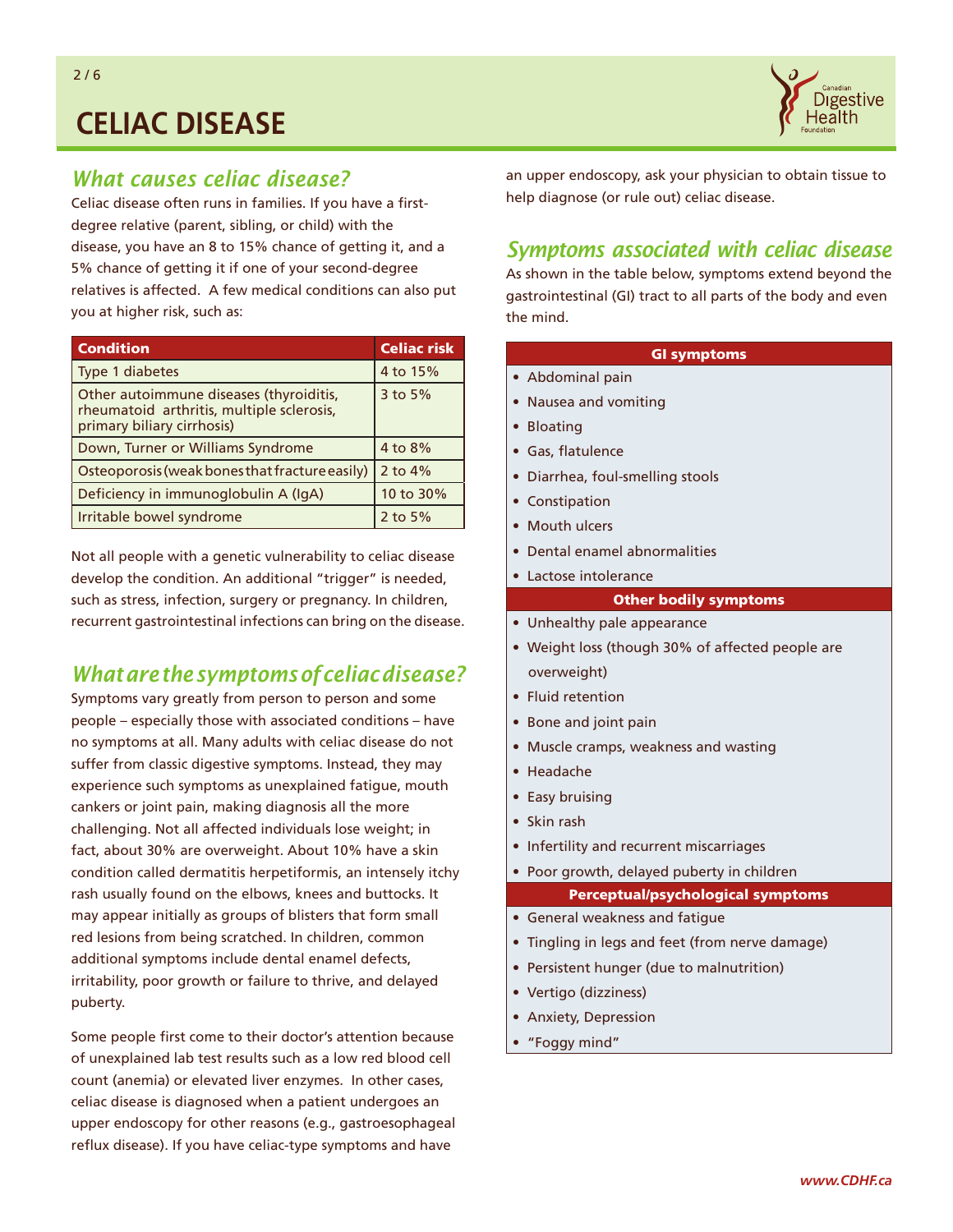

## *How do I know if I have celiac disease?*

Many people go years without knowing they have celiac disease, while others believe they have it when they actually don't. Identifying celiac disease can be tricky (if you're not looking for it), because symptoms may be general, vague or entirely absent. If you think you may have celiac disease and your doctor doesn't raise the possibility, don't be afraid to bring it up yourself. In Canada, the average time from the start of symptoms to diagnosis is 12 years for adults and 1 year for children. This should not be the case.

Fortunately, new blood screening tests are improving the speed and accuracy of diagnosis. The most effective of these tests are:

- IgA anti-transglutaminase antibody test (tTG)
- IgA anti-endomysial antibody test (EMA).

If you have a positive blood test for celiac disease, you'll need an upper endoscopy and intestinal biopsies (tissue samples) to know for sure whether you have the disease. This safe outpatient or day procedure is performed under sedation. If you want, you can reduce the gluten in your diet to the equivalent of 1-2 slices of bread per day without affecting the biopsy results but do not cut out gluten altogether as a glutenfree diet before the biopsy may reduce damage which

Identifying celiac disease can be tricky because symptoms may be general, vague or entirely absent. *Alarm symptoms* 

makes it very difficult to confirm the diagnosis.

### *How is celiac disease treated?*

Treatment for celiac disease is both simple and challenging. Those with the disease must maintain a strict gluten-free diet for life. By avoiding gluten, you allow your intestine to heal. Your other symptoms should gradually subside and your risk of developing serious complications of untreated celiac disease will be reduced.

Going gluten-free can be challenging because it requires you to educate yourself about foods that contain gluten, to watch for "hidden" gluten in food products and medications, and to give up a number of common foods you may enjoy. Here's a partial list of where gluten can be found:

- Most breads and baked goods (e.g., muffins, donuts, cakes)
- Many other grains, including spelt and kamut
- Most breakfast cereals
- Most pasta
- Some soups, sauces and salad dressings
- Some processed meats and fish (e.g., wieners, imitation seafood)
- Most beer (which contains barley)
- Some cosmetic products
- Some condiments.

Fortunately, the world has become a much friendlier place for people who can't eat gluten. In fact, in 2009 the glutenfree diet became the # 1 "speciality diet" in North America. Grocery stores stock an increasing number and variety of gluten-free products, including gluten-free versions of pasta, bagels, crackers, pretzels, and other baked goods. Be sure that these products are nutritionally sound before using them. Gluten-free options are also gaining ground in restaurants, cookbooks and cooking websites.

Some alarm symptoms are not unique to celiac disease. These symptoms may signal other, possibly more serious health issues. Consult your doctor if you experience any of the following:

- Rectal bleeding with dark red blood mixed in with the stool
- Unintended weight loss
- Fever

**!**

- Nausea
- Vomiting
- Persistent diarrhea
- Abdominal pain that is not relieved by a bowel movement or that wakes you up at night.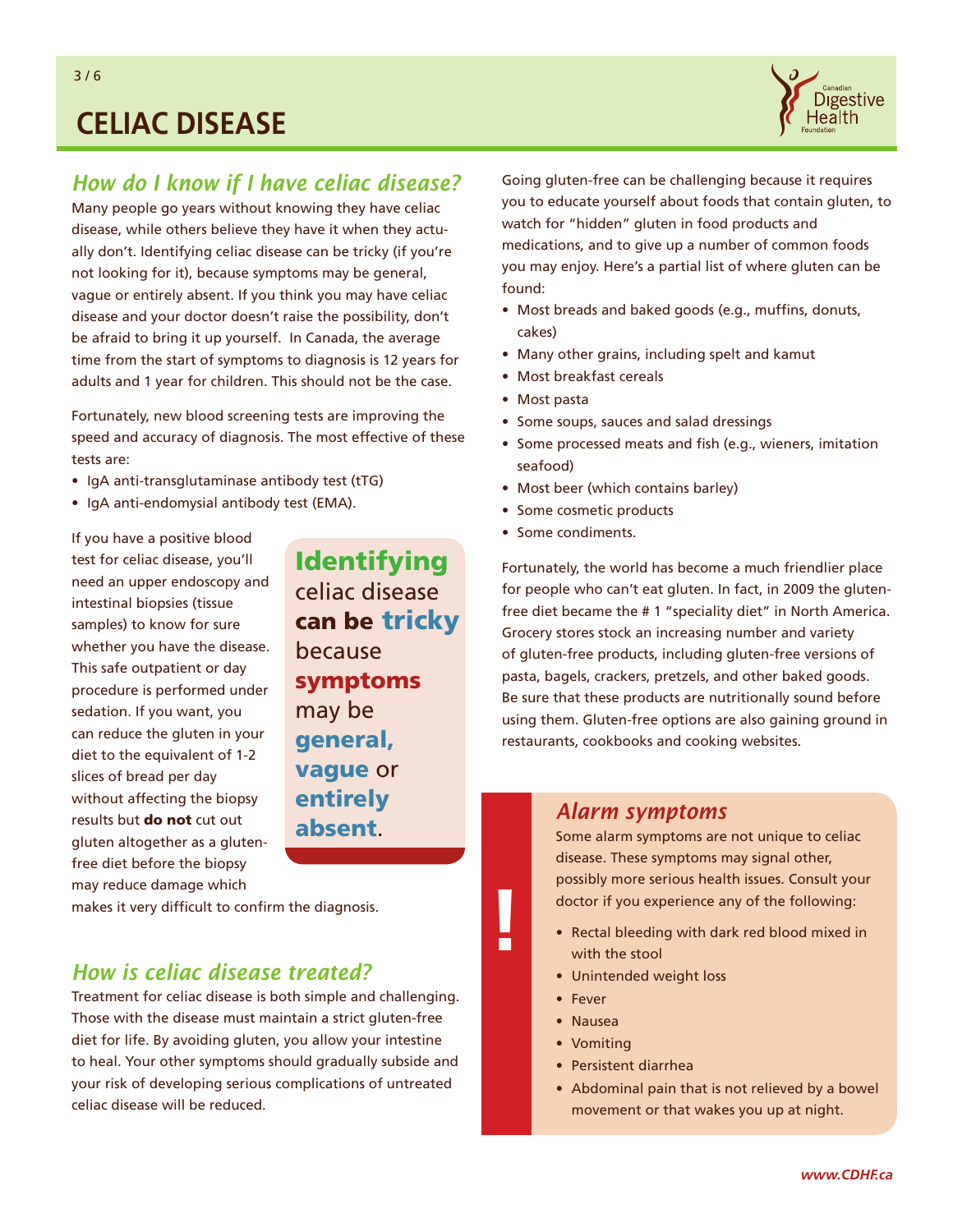

Once you've been diagnosed with celiac disease, ask your doctor to refer you to a registered dietitian with expertise in celiac disease for nutritional counselling. Your local chapter or the national office of the Canadian Celiac Association or [www.celiac.ca ca](http://www.celiac.ca)n also provide excellent resources about diagnosis and

Those with Celiac disease must maintain a strict glutenfree diet for life.

management. You will most likely need to start Vitamin D and may also require extra iron and multivitamins until your intestine heals.

You should get follow-up blood testing to verify that your intestines are healing. This will be done ideally 3-6 months after you've started a gluten-free diet and every 1-2 years after that. Some, but not all people, require a repeat intestinal biopsy.

Adults living with celiac disease who have symptoms of malabsorption (such as diarrhea, weight loss, or anemia) or bone pain need a bone mineral density (BMD) test at diagnosis and annually afterwards until the problem is resolved. You should also request BMD testing if you are a woman at menopause or a man over age 50. Children's bones heal rapidly and most do not require a BMD.

## *Are there any complications of untreated celiac disease?*

If you have celiac disease, living a gluten-free life is imperative to your good health. Over a period of time, untreated celiac disease can lead to such medical problems as:

- Lactose intolerance: This means you're unable to digest the milk sugar (lactose) found in dairy products. While not dangerous, lactose intolerance can lead to uncomfortable GI symptoms.
- Osteoporosis: Celiac disease interferes with the absorption of bone-strengthening substances like calcium and vitamin D and may also damage bones directly.
- General malnutrition: If you're malnourished, you feel weak and tired and you're unable to recover properly from infections and injuries.
- Auto-immune diseases such as type 1 diabetes and inflammation of the thyroid, joints, nerves or liver.
- Cancer: Untreated celiac disease slightly increases the risk of colon cancer and lymphoma (cancer of the lymphatic system). Whether or not you have celiac disease, it's important to be aware of colon cancer symptoms, which include blood in stools, unexplained weight loss, and changes in bowel habits lasting more than 4 weeks.
- Infertility and miscarriages
- Failure to thrive, poor growth or delayed puberty (in children).

To reduce your chances of developing these complications, ensure you follow an entirely gluten-free diet for life. Multiple studies have shown that your risk of getting almost all these complications falls quickly to the risk in the general population – as long as you maintain a gluten-free diet. Remember that even tiny amounts of gluten can trigger symptoms that increase your risk of complications over time. As an example, as little as 1/60 of a slice of bread can cause intestinal injury.

## *Living positively with celiac disease*

There is no reason to restrict your social activities if you have celiac disease. As previously noted, many restaurants now offer gluten-free options. You don't need to be shy to ask waiters about modifying dishes to meet your health

requirements. You can also prepare for restaurant outings by checking out their online menus. If you know that

Remember: For those with celiac disease, even tiny amounts of gluten can cause intestinal injury.

gluten-free choices won't be available, you can eat before going out, bring gluten-free snacks with you or choose a more appropriate restaurant.

Keeping tabs on your overall health, especially the possible complications of celiac disease, can help put your mind at rest and manage problems before they get serious. For example, it's a good idea to have regular screening tests for osteoporosis. If a test shows you have strong bones, it's one less thing for you to worry about. If your bones show signs of weakening, you and your doctor can begin a treatment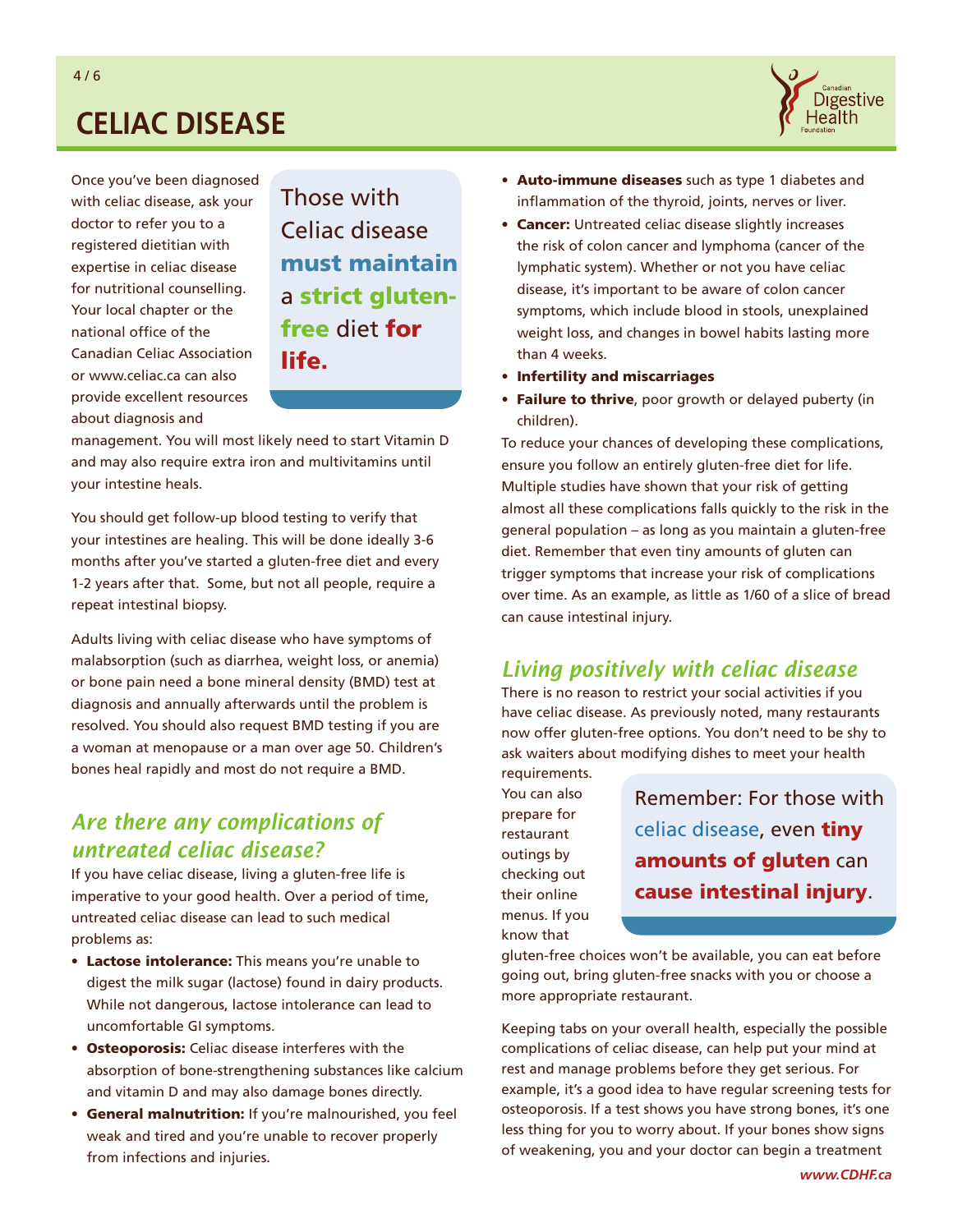

plan, which could include calcium, vitamin D supplements, and possibly prescription medications.

Celiac disease has a strong presence in the digital world. Take advantage of discussion forums, support groups, and gluten-free apps for smart phones and tablets. Some of them have food databases you can search to find gluten-free products and menu options.

Finally, being open with family and friends can help them accommodate your dietary needs. If you feel uncomfortable divulging details about your personal health, you can give people this guide to read.

### Gluten-free cooking

The following tips can make your life easier in the kitchen.

• Start with recipes that include very little flour or other gluten-containing ingredients. Then omit those ingredients or use gluten-free substitutes instead.



- Learn to make basic sauces and gravies used in soups and casseroles.
- Use herbs and spices for flavouring. In Canada, spices are gluten-free but seasonings may contain gluten.
- Invest in a gluten-free cookbook.
- Use gluten-free macaroni, bread, and corn tortillas.
- Serve lean protein (e.g., chicken breast, fish, eggs, low-fat cheese), vegetables and fruits while developing your celiac-friendly cooking skills.



Good communication with your doctor is an important part of managing your digestive health, regardless of your diagnosis. To ensure that all doctors have the most accurate information about you, it's a good idea to keep a journal in which you:

- Write down the symptoms that are bothering you, and for how long you have had them.
- Write down key personal and medical information, including any recent changes or stressful events in your life.
- Jot down triggers (such as food, stress, activity, or menstrual cycle) that seem to make your symptoms worse.
- Make a list of medications are you taking, including the conditions you take them for. Also note if any of your medications seem to affect your symptoms.
- Create a list of 3-6 questions to ask your doctor during your appointment.

If you have an iPhone or Android smartphone, you can easily track your symptoms and create reports for your doctor using Gi BodyGuard from the CDHF (see page 6).

### *Learning more about celiac disease*

The Canadian Digestive Health Foundation provides information, tools and support to help you take control your digestive heath with confidence and optimism. Visit [www.CDHF.ca](http://www.CDHF.ca) to view free recorded on-line seminars, read personal stories and access other helpful resources.

Watch our information videos on celiac disease:

### Celiac Disease is not an Allergy

This session helps you understand the medical differences between food intolerance, food allergy, and Celiac disease. Dr. Connie Switzer reviews each of these conditions, common misconceptions, detection and treatment, and how these conditions impact the individuals who must deal with them on a daily basis. [www.CDHF.ca/en/videos/video/74](http://www.CDHF.ca/en/videos/video/74)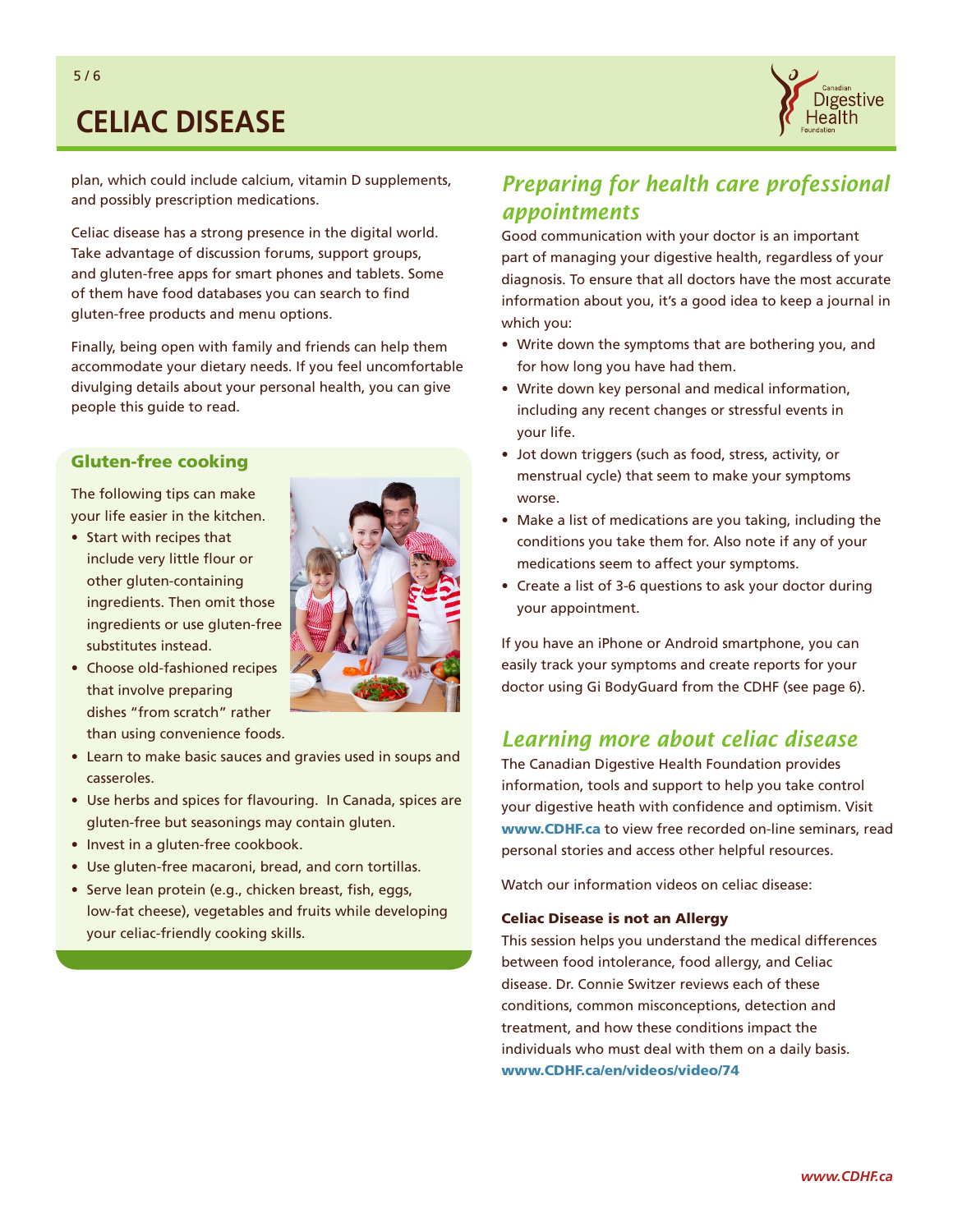

### Celiac Disease 101 : A General Introduction

At the 2012 CDHF Digestive Health Public Education Forum, Dr. Sanjay Murthy explained Celiac Disease to a capacity crowd. Watch and listen as he explains the disease, how it is diagnosed, how it is treated, who is at risk and how you can protect yourself.

[www.CDHF.ca/en/videos/video/65](http://www.CDHF.ca/en/videos/video/65)

Read a Personal Story About Celiac Disease:

#### Small Sacrifices, Big Gains

Marc Legel began to experience gas, bloating, rumbling, general discomfort in his stomach, and worst of all, extreme fatigue, at a time when he was trying to go to school, establish his career, and enjoy a normal social life. Read how he successfully manages his life as a happy, healthy person with celiac disease. [www.CDHF.ca/en/disorders/details/id/6](http://www.CDHF.ca/en/disorders/details/id/6)

## *CDHF App helps track information*

The CDHF has developed a smart phone app for iPhone

Gi BodyGuard to help you quickly, easily and privately track and share your digestive symptoms with your physician. Gi BodyGuard has a built-in symptom tracker (stool, pain, blood), food, fitness and medication trackers, a health history form and appointment/medication reminders. Using Gi BodyGuard is quick, easy and private.

and Android called

As well, Gi BodyGuard lets you produce comprehensive reports so you can share important information with your physician during your next appointment. You can download Gi BodyGuard for free at: www.CDHF.ca/GIbodyguard

*Please note: The information contained in this digestive disorder guide is not a substitute for medical care and the advice of your physician. There may be variations in treatment that your physician may recommend based on your individual facts and circumstances. Always consult with your physician when you have concerns about your health.*

UNDERSTAND.

**TAKE CONTROL.** 

**LIVE BETTER.**